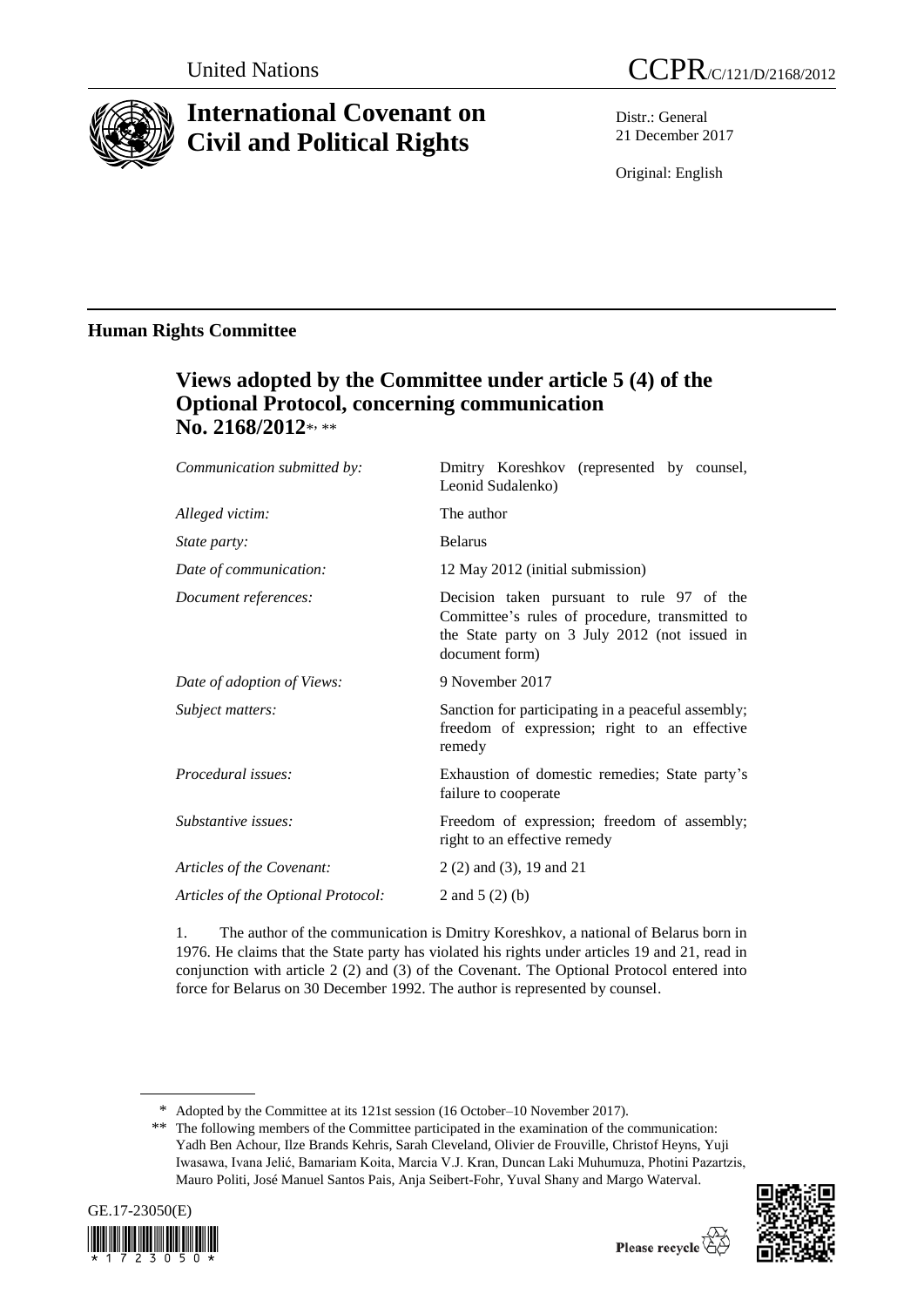#### **The facts as submitted by the author**

2.1 In the autumn of 2011, citizens of Belarus attempted to organize peaceful gatherings in different cities. Participating citizens intended to protest against the social and economic situation in the country.

2.2 The author participated in one of the gatherings on 8 October 2011, which was held in the city of Gomel. The author was arrested by police officers during the gathering and accused of violating the Public Events Act.

2.3 On 28 November 2011, the Zheleznodorozhny District Court imposed a fine against him of 1.75 million Belarusian rubles<sup>1</sup> (50 base salary units) for a violation of article 23.34  $(3)<sup>2</sup>$  of the administrative code. The court held that the author had participated in a mass event for which no prior permission had been obtained from local authorities.

2.4 On 29 November 2011, the author appealed the lower court's decision to the Gomel Regional Court, arguing that he had not participated in a mass event, but rather in an assembly of citizens, which was regulated by a different law on national and local assemblies.<sup>3</sup> As a result, he could not be held liable under article 23.34 of the administrative code. On 16 December 2011, the Gomel Regional Court rejected the author's appeal on the ground that article 23.34 also applied to assemblies. The court further stated that the author also had not met the requirements of the law on national and local assemblies, which states that an assembly must be initiated by at least 10 per cent of citizens permanently residing in the respective territory, and that those citizens must notify the authorities at least 15 days prior to the scheduled assembly. The author's supervisory review appeal to the Gomel Regional Court was rejected on 1 February 2012, and his appeal to the Supreme Court of Belarus was rejected on 3 April 2012, both on the ground that the author had admitted his participation in the gathering, which was conducted without prior approval from the local authorities. The author further claims that he did not file a supervisory review appeal with the Prosecutor General's Office because, in accordance with the Committee's established jurisprudence, such an appeal is not an effective domestic remedy.<sup>4</sup>

### **The complaint**

3.1 The author submits that neither the arresting police officers nor the courts have established how the restriction on the author's right of freedom of expression falls within one of the justifications as prescribed by articles 19 (3) and 21 of the Covenant. In the absence of such justification, the author submits, his rights under articles 19 and 21 of the Covenant were violated.

3.2 The author further submits that, by ratifying the Covenant, the State party has undertaken obligations to "respect and ensure" all individual rights listed in the Covenant, as well as to provide any person whose rights and freedoms are violated with an effective remedy.

3.3 The author claims that, by arresting and fining him, and by not providing an effective remedy for the violations that occurred, the State party violated his rights of

<sup>&</sup>lt;sup>1</sup> At that time, the amount was equal to approximately \$200.

<sup>&</sup>lt;sup>2</sup> Article 23.34 (3) of the administrative code states that a violation of the existing regulations on the organization and conduct of gatherings, street rallies, demonstrations, pickets and other mass events, as well as public calls for their organization and conduct, in the absence of corpus delicti in these actions, when committed by a participant in such events repeatedly within one year after being sentenced to an administrative fine for the same offence, carries a penalty of a fine of between 25 and 50 base units or administrative arrest.

<sup>3</sup> National and local assemblies are a form of citizens' direct participation in the administration of public affairs and are convened as deemed necessary to discuss issues relating to the State and society at the national or local level (art. 2). National assemblies are convened by the President of Belarus (art. 7). Local assemblies are convened as deemed necessary by local councils of deputies, executive and administrative bodies or territorial self-governing bodies. Local assemblies may also be convened at the initiative of at least 10 per cent of citizens permanently residing in the respective territory (art. 11).

<sup>4</sup> The author refers to communication No. 1838/2008, *Tulzhenkova v. Belarus*, Views adopted on 26 October 2011.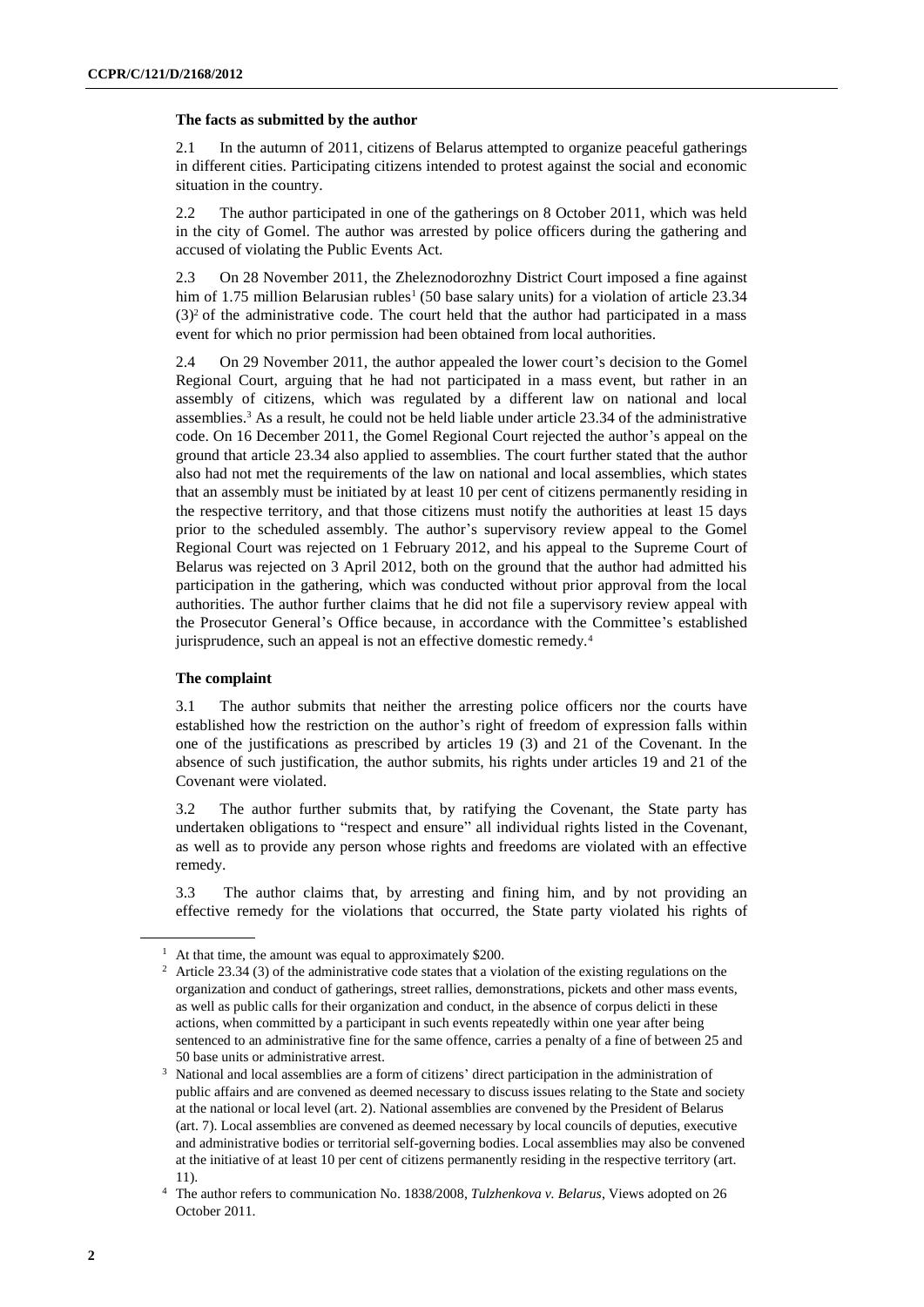freedom of expression and peaceful assembly under articles 19 and 21, read in conjunction with article 2 (2) and (3) of the Covenant.

3.4 In a letter dated 14 July 2012, the author asks the Committee, in the event that the Committee concludes that a violation of the Covenant has taken place, to recommend that the State party bring its legislation on mass events into line with the international standards set out in the Covenant.

#### **State party's observations on admissibility**

4.1 In a note verbale dated 20 July 2012, and again on 4 January 2013, the State party submitted its observations on admissibility. In its observations, the State party argues that the author has not exhausted all available domestic remedies because he did not submit an appeal under the supervisory review proceedings to the Prosecutor General's Office. Moreover, after his supervisory appeal was rejected by the Deputy Chairman of the Supreme Court, he had the right to further submit another supervisory complaint to the Chairman of the Supreme Court, which he did not do. Thus, his complaint was registered in violation of article 2 of the Optional Protocol.

4.2 The State party further submits that it has discontinued the proceedings regarding the communication and will disassociate itself from any Views that might be adopted by the Committee on the communication.

### **Author's comments on the State party's observations on admissibility**

5. In a letter dated 4 September 2012, the author commented on the observations of the State party. Referring to the Committee's jurisprudence, the author points out that an appeal to the Prosecutor General within the supervisory review proceedings does not constitute an effective remedy.<sup>5</sup> As for the right to submit his complaint to the Chairman of the Supreme Court, the author states that his original complaint was actually addressed to the Chairman of the Supreme Court, and that the fact that another judge of the Supreme Court reviewed his case instead shows the ineffectiveness of the supervisory review as a domestic remedy.

# **Issues and proceedings before the Committee**

# *Lack of cooperation by the State party*

6.1 The Committee notes the State party's assertion that there are no legal grounds for the consideration of the author's communication, insofar as it was registered in violation of the provisions of the Optional Protocol, and that its authorities will "disassociate" themselves from any Views the Committee issues on the present communication.

6.2 The Committee observes that, by adhering to the Optional Protocol, a State party to the Covenant recognizes the competence of the Committee to receive and consider communications from individuals claiming to be victims of violations of any of the rights set forth in the Covenant (preamble and art. 1 of the Optional Protocol). Implicit in a State's adherence to the Optional Protocol is an undertaking to cooperate with the Committee in good faith so as to permit and enable it to consider such communications and, after examination, to forward its Views to the State party and to the individual concerned (art. 5 (1) and (4)). It is incompatible with these obligations for a State party to take any action that would prevent or frustrate the Committee in its consideration and examination of a communication and in the expression of its Views.<sup>6</sup> It is up to the Committee to determine whether a case should be registered, and the Committee observes that, by declaring outright that it will not accept the Committee's determination of the admissibility and of the merits

<sup>5</sup> The author refers to communication No. 1418/2005, *Iskiyaev v. Uzbekistan*, Views adopted on 20 March 2009.

<sup>6</sup> See, for example, communications No. 1867/2009, No. 1936/2010, No. 1975/2010, Nos. 1977/2010– 1981/2010 and No. 2010/2010, *Levinov v. Belarus*, Views adopted on 19 July 2012, para. 8.2; No. 2019/2010, *Poplavny v. Belarus*, Views adopted on 5 November 2015, para. 6.2; and No. 2139/2012, *Poplavny and Sudalenko v. Belarus*, Views adopted on 3 November 2016, para. 6.2.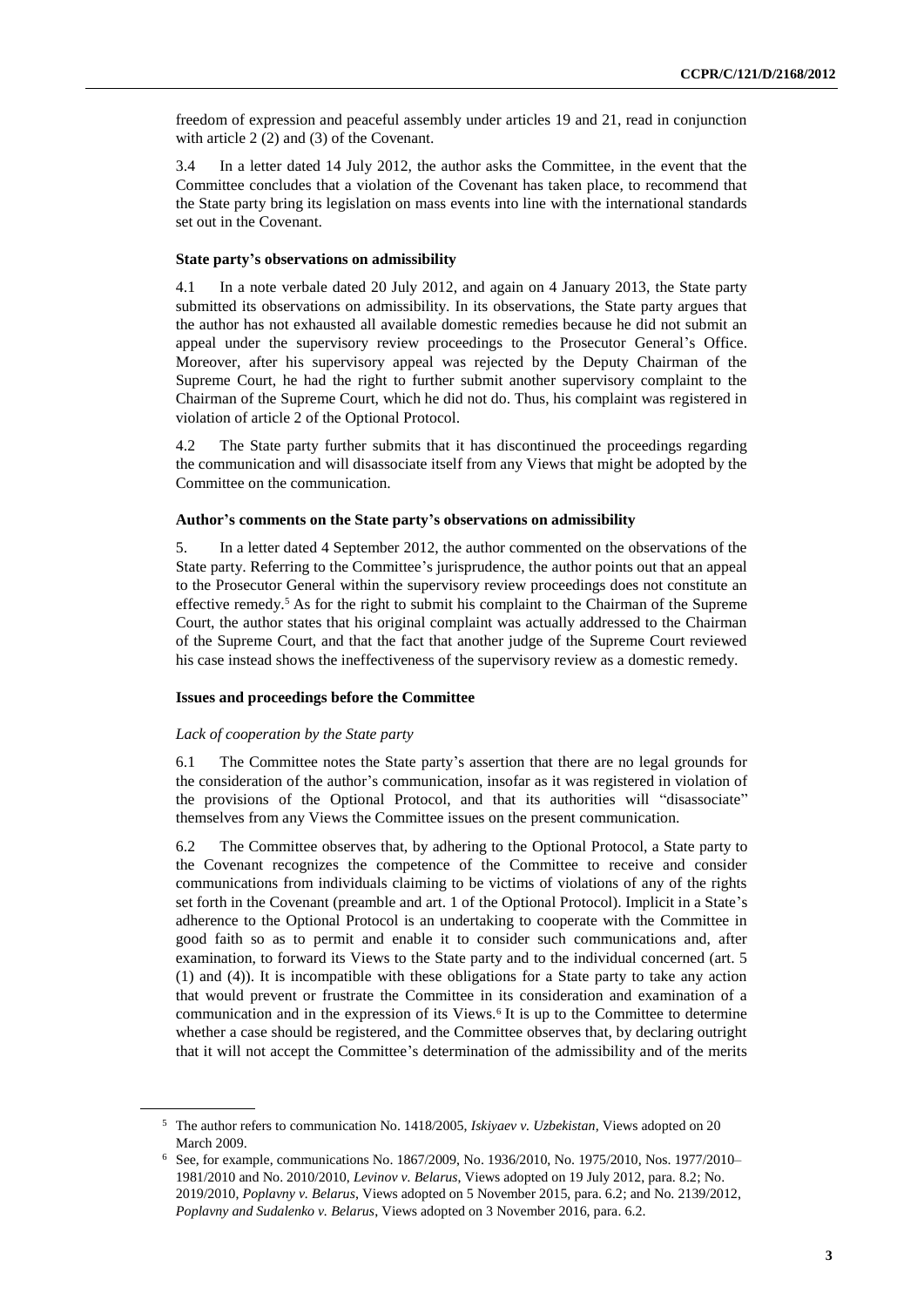of the communications, the State party is violating its obligations under article 1 of the Optional Protocol.

#### *Consideration of admissibility*

7.1 Before considering any claim contained in a communication, the Committee must decide, in accordance with rule 93 of its rules of procedure, whether the communication is admissible under the Optional Protocol.

7.2 The Committee has ascertained, as required under article 5 (2) (a) of the Optional Protocol, that the same matter is not being examined under another procedure of international investigation or settlement.

7.3 The Committee takes note of the State party's assertion that the author has failed to request the Chairman of the Supreme Court and the Prosecutor General's Office to initiate a supervisory review of the decisions of the domestic courts. The Committee recalls its jurisprudence, according to which a petition to a prosecutor's office requesting a review of court decisions that have taken effect does not constitute a remedy that has to be exhausted for the purposes of article 5 (2) (b) of the Optional Protocol.<sup>7</sup> It also considers that requests for supervisory review to the chairperson of a court directed against court decisions that have entered into force and that depend on the discretionary power of a judge constitute an extraordinary remedy, and that the State party must show that there is a reasonable prospect that such requests would provide an effective remedy in the circumstances of the case.<sup>8</sup> In the present case, the Committee notes that the State party has not provided any further observations following the rejection by the Deputy Chairman of the Supreme Court of the author's application for supervisory review. Accordingly, the Committee considers that it is not precluded by article 5 (2) (b) of the Optional Protocol from examining the present communication.

7.4 The Committee takes note of the author's submission that the State party violated its obligations under article 2 (2), read in conjunction with articles 19 and 21 of the Covenant. The Committee considers that the provisions of article 2 cannot be invoked in a claim in a communication under the Optional Protocol in conjunction with other provisions of the Covenant, except when the failure by the State party to observe its obligations under article 2 is the proximate cause of a distinct violation of the Covenant directly affecting the individual claiming to be a victim.<sup>9</sup> The Committee notes, however, that the author has already alleged a violation of his rights under articles 19 and 21, resulting from the interpretation and application of the existing laws of the State party, and the Committee does not consider examination of whether the State party has also violated its general obligations under article 2 (2), read in conjunction with articles 19 and 21 of the Covenant, to be distinct from examination of the violation of the author's rights under articles 19 and 21 of the Covenant. The Committee therefore considers that the author's claims in that regard are incompatible with article 2 (2) of the Covenant and inadmissible under article 3 of the Optional Protocol.

7.5 The Committee considers that the author has sufficiently substantiated his claim under articles 19 and 21, read in conjunction with article 2 (3) of the Covenant, for purposes of admissibility. Accordingly, it declares this part of the communication admissible and proceeds with its consideration of the merits.

<sup>7</sup> See communications No. 1873/2009, *Alekseev v. Russian Federation*, Views adopted on 25 October 2013, para. 8.4; No. 1929/2010, *Lozenko v. Belarus*, Views adopted on 24 October 2014, para. 6.3; and No. 2016/2010, *Sudalenko v. Belarus*, Views adopted on 5 November 2015, para. 7.3.

<sup>8</sup> See communications No. 836/1998, *Gelazauskas v. Lithuania*, Views adopted on 17 March 2003, para. 7.4; No. 1851/2008, *Sekerko v. Belarus*, Views adopted on 28 October 2013, para. 8.3; Nos. 1919–1920/2009, *Protsko and Tolchin v. Belarus*, Views adopted on 1 November 2013, para. 6.5; No. 1784/2008, *Schumilin v. Belarus*, Views adopted on 23 July 2012, para. 8.3; and No. 1814/2008, *P.L. v. Belarus*, decision of inadmissibility adopted on 26 July 2011, para. 6.2.

<sup>9</sup> See communications No. 2030/2011, *Poliakov v. Belarus*, Views adopted on 17 July 2014, para. 7.4; and No. 2114/2011, *Sudalenko v. Belarus*, Views adopted on 22 Oct. 2014, para. 8.4.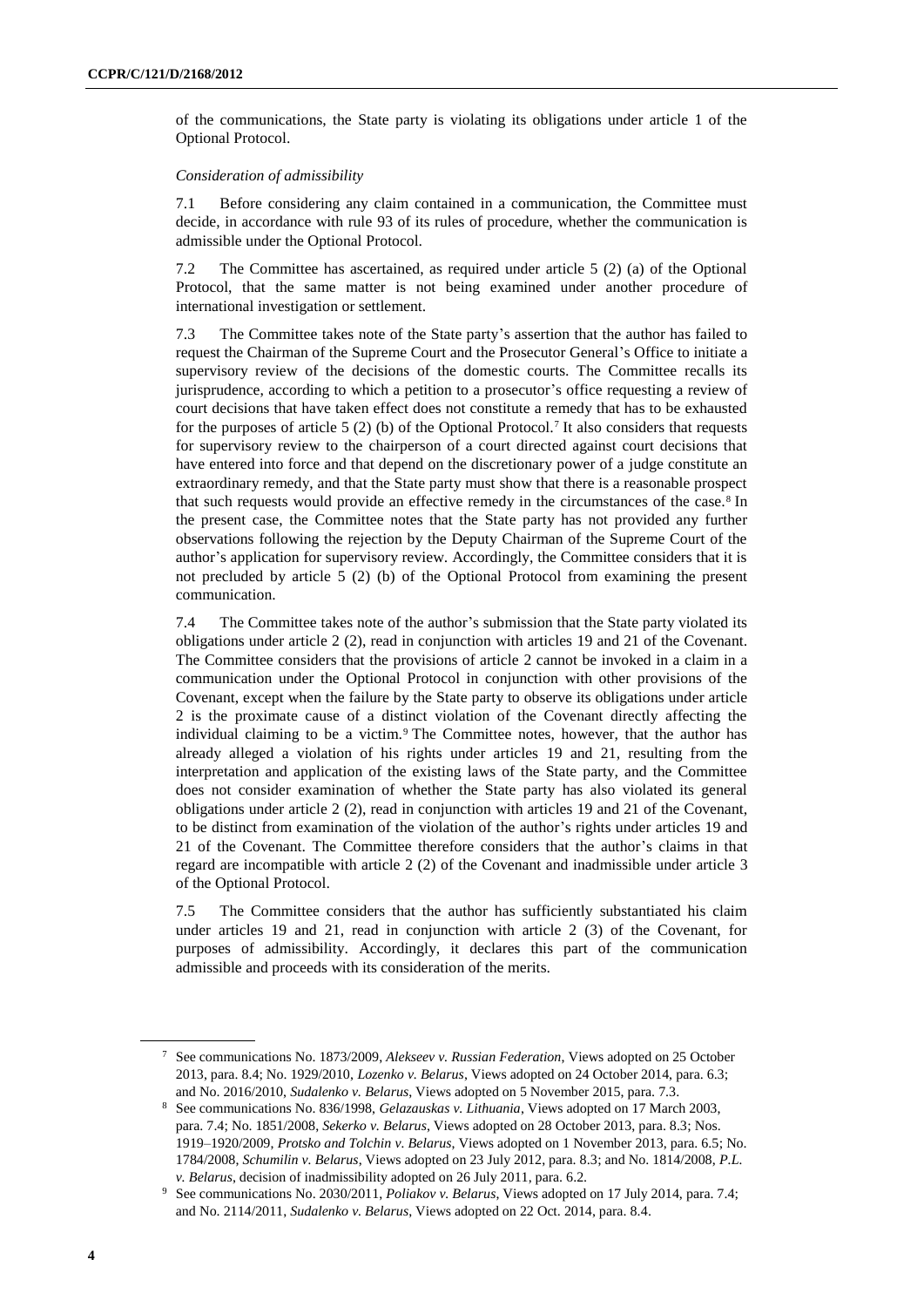#### *Consideration of the merits*

8.1 The Human Rights Committee has considered the communication in the light of all the information made available to it by the parties, as required under article 5 (1) of the Optional Protocol.

8.2 The Committee notes the author's claim that neither the arresting police officers nor the courts have established how the restriction on the author's right to freedom of expression falls within one of the justifications as prescribed by article 19 (3) of the Covenant. The Committee also notes the author's claim that, in the absence of such justification, his rights under article 19 of the Covenant were violated.

8.3 The Committee refers to its general comment No. 34 (2011) on the freedoms of opinion and expression, in which it states that freedom of opinion and freedom of expression are indispensable conditions for the full development of the person, and that such freedoms are essential for any society.<sup>10</sup> They constitute the foundation stone for every free and democratic society. The Committee recalls that article 19 (3) of the Covenant allows certain restrictions only as provided by law and only as necessary: (a) for the respect of the rights or reputations of others; and (b) for the protection of national security or of public order (*ordre public*), or of public health or morals. Any restriction on the exercise of these freedoms must conform to the strict tests of necessity and proportionality. Restrictions must be applied only for those purposes for which they were prescribed and must be directly related to the specific need on which they are predicated. The Committee recalls<sup>11</sup> that it is for the State party to demonstrate that the restrictions on the author's rights under article 19 of the Covenant were necessary and proportionate.<sup>12</sup>

8.4 The Committee notes that the author was sanctioned for participating in discussions of the social and economic situation in the country, based on the decision by the district court that the gathering had been held without prior authorization, in violation of the Public Events Act. It also notes that neither the State party nor the domestic courts have provided any explanations as to how such restrictions were justified pursuant to the conditions of necessity and proportionality set out in article 19 (3) of the Covenant, and whether the penalty imposed, i.e. an administrative fine, even if based on law, was necessary, proportionate and in compliance with any of the legitimate purposes listed in this provision. In the absence of any explanation by the State party, the Committee concludes that the rights of the author under article  $19 \, (2)$ , read in conjunction with article  $2 \, (3)$  of the Covenant, have been violated.

8.5 The Committee also recalls that the right of peaceful assembly, as guaranteed under article 21 of the Covenant, is a fundamental human right that is essential for the public expression of an individual's views and opinions and is indispensable in a democratic society. This right entails the possibility of organizing and participating in a peaceful assembly in a public location collectively with others. The organizers of an assembly generally have the right to choose a location within sight and hearing distance of their target audience, and no restriction to this right is permissible unless it is: (a) imposed in conformity with the law; and (b) necessary in a democratic society, in the interests of national security or public safety, public order, protection of public health or morals or protection of the rights and freedoms of others. When a State party imposes restrictions with the aim of reconciling an individual's right to assembly and the aforementioned interests of general concern, it should be guided by the objective of facilitating the right, rather than seeking unnecessary or disproportionate limitations to it. The State party is thus under the obligation to justify the limitation of the right protected by article 21 of the Covenant.<sup>13</sup>

<sup>10</sup> Para. 2.

<sup>11</sup> See, for example, communications No. 1830/2008, *Pivonos v. Belarus*, Views adopted on 29 October 2012, para. 9.3; and No. 1785/2008, *Olechkevitch v. Belarus*, Views adopted on 18 March 2013, para. 8.5.

<sup>12</sup> See, for example, communication No. 2092/2011, *Androsenko v. Belarus*, Views adopted on 30 March 2016, para.7.3.

<sup>13</sup> See *Poplavny v. Belarus*, para. 8.4; and *Poplavny and Sudalenko v. Belarus*, para. 8.5.